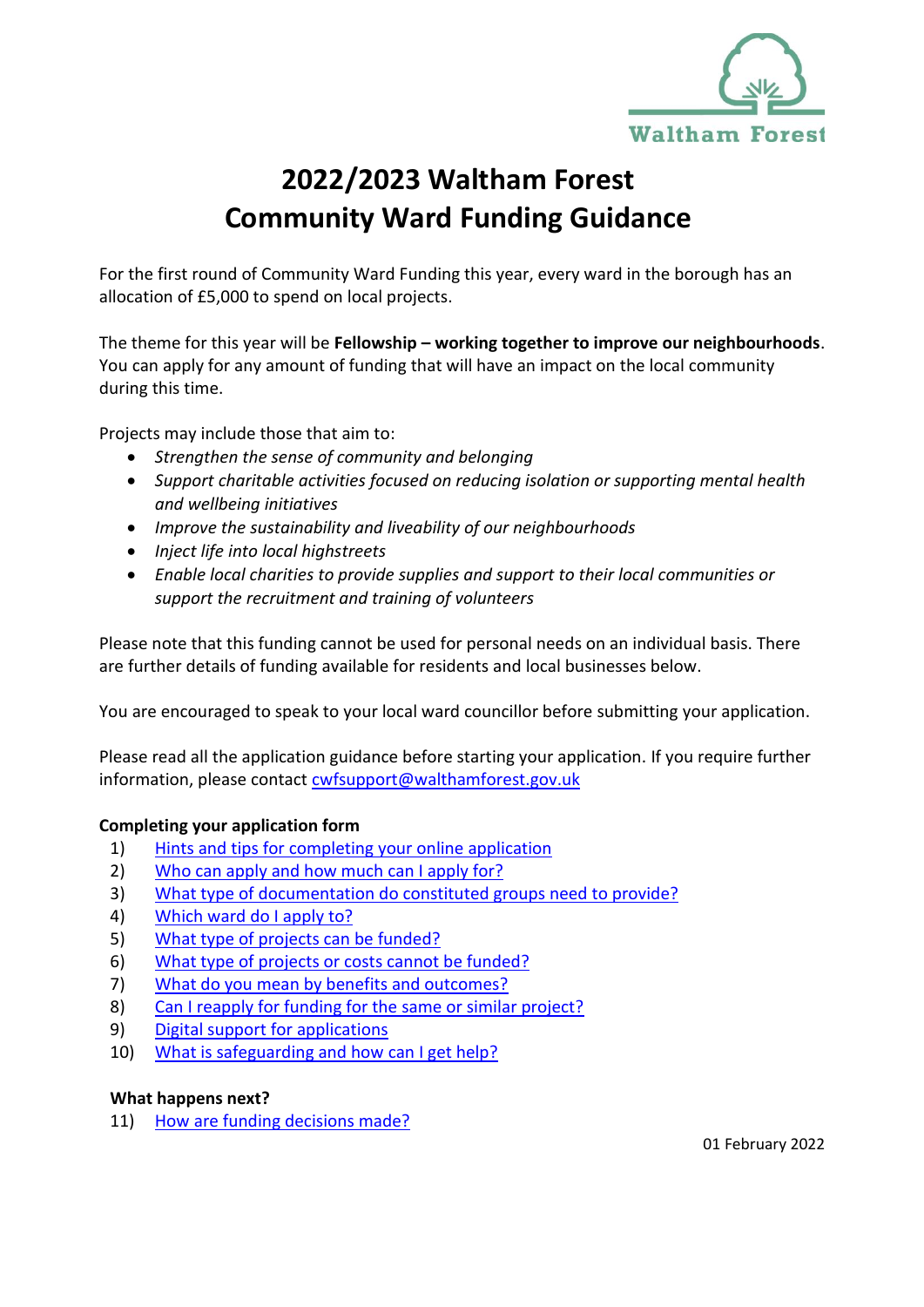

- 12) [What happens if my application is successful?](#page-6-1)
- 13) [What is the payment plan?](#page-7-0)
- 14) [Acceptable Proofs of expenditure](#page-7-1)
- 15) [What happens if my application is not successful?](#page-8-0)
- 16) [Promoting your project and sharing its success](#page-8-1)
- 17) [Will there be a second funding round?](#page-9-0)
- 18) [Returning funding](#page-9-1)
- 19) [Alternative sources of funding](#page-9-2)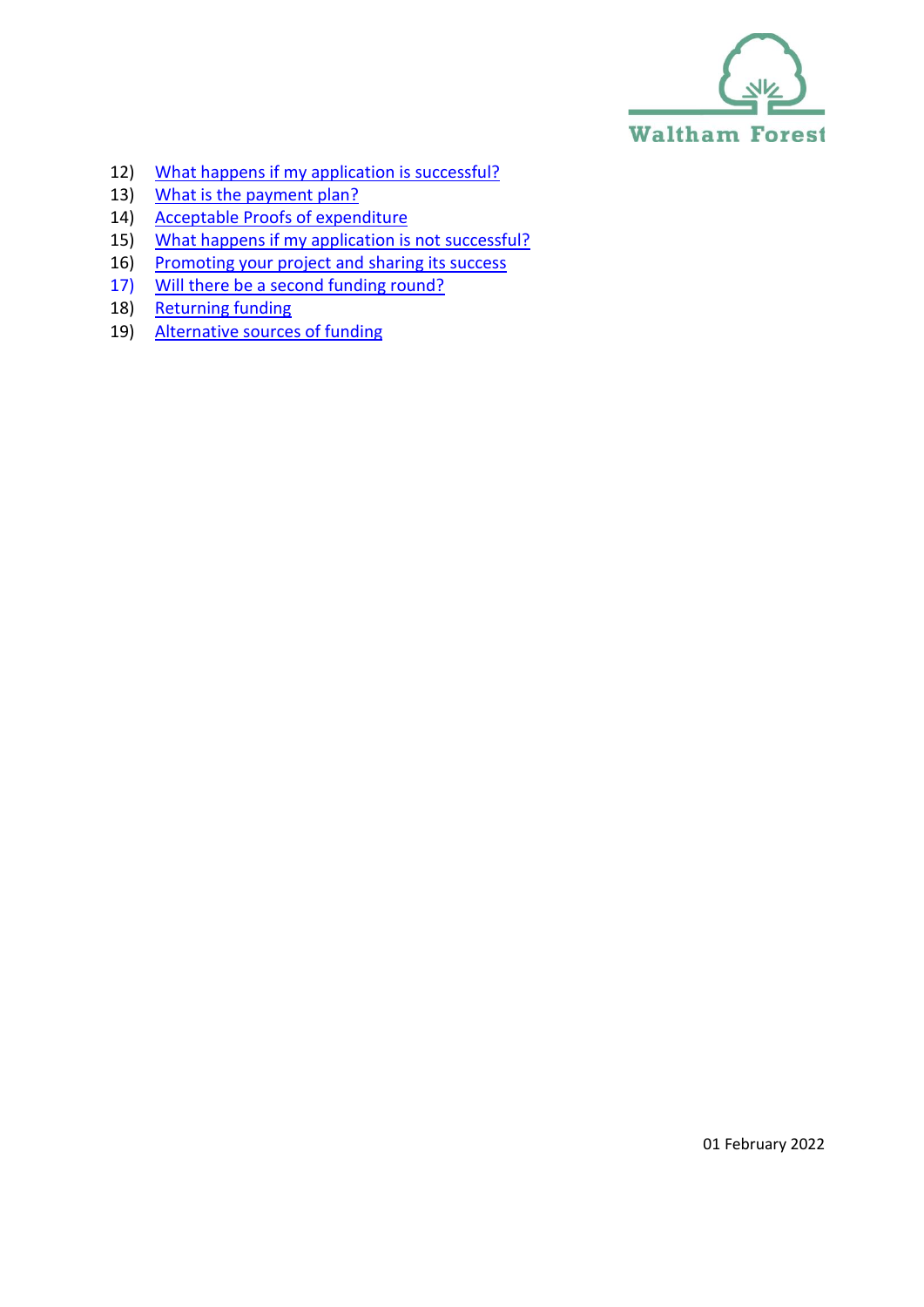

## <span id="page-2-0"></span>**Completing your application form**

## **1) Hints and tips for completing your online application**

- Try and tell a story with your application; what is the story now, what are you going to do to make a change and what do you hope to achieve at the end?
- Remember that projects should help residents enjoy a good quality of life so consider how your project will help the residents living in the ward you are applying to.
- Try to give as detailed breakdown of costs as possible; this will help councillors understand how you plan to spend the money.
- When looking for a quote, check the price at more than one place to get the best value for money
- You can make the text on the screen bigger by adjusting your browser settings.
- You can use the tick icon on the application form to spell check your answer.
- Check you have uploaded all necessary documents before submitting your application.

## <span id="page-2-1"></span>**2) Who can apply and how much can I apply for?**

Organisations of any size can apply for any amount of funding up to £5,000, in tranche one.

All projects must be completed, and documentation submitted for invoices within 3 months of the declared project completion date. Projects completed after Wednesday 31st March 2023 will not be reimbursed.

# <span id="page-2-2"></span>**3) What type of documentation do constituted groups need to provide?**

If you are applying as a constituted group, you will need to upload documentation as part of your application.

## Required

- A copy of your organisation's constitution
- A copy of your group's recent bank statement or opening statement if you a new group. If you have been established for 15 months or more, please also provide a copy of your previous years' accounts.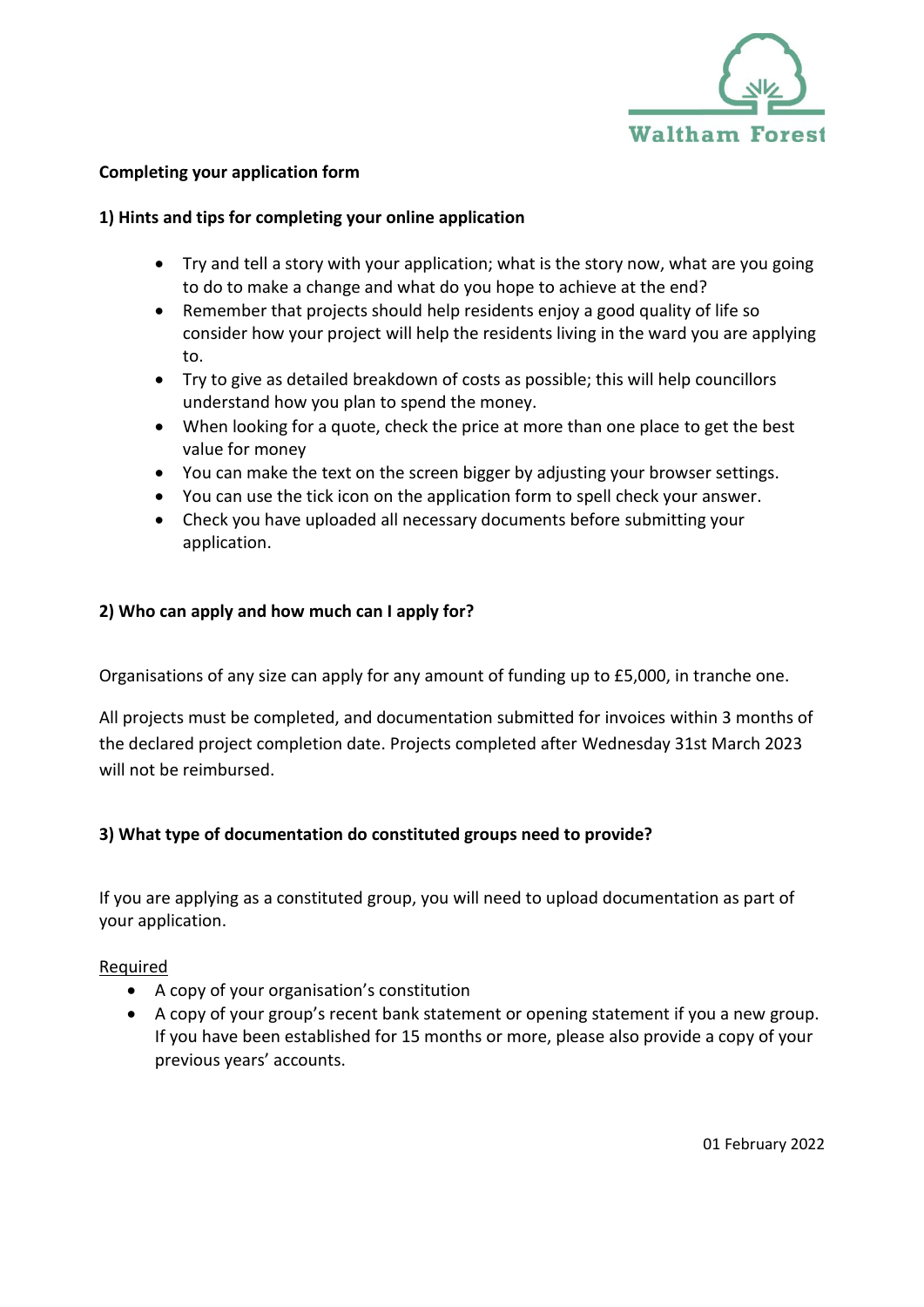

• A copy of your Public Liability Insurance. If you do not have public liability insurance, you can include this in your project costs, and you must provide it before completing your project.

# Dependent on your organisation and project

- If you employ staff, you must provide a copy of your Employer's Liability Insurance.
- If your project will be delivered in a school, provide a document confirming approval from the appropriate Head Teacher(s).
- If your organisation is working with children or young people up to the age of 18, you must provide both;
- A copy of your Safeguarding Policy. Please ensure it is in line with Waltham Forest's [Safeguarding Children Board](https://www.walthamforest.gov.uk/families-young-people-and-children/child-protection/waltham-forest-safeguarding-children-board)
- The name and Disclosure and Barring Service (DBS) vetting number of any adults who will be working with children and evidence that safer recruitment checks have been completed.

If you are purchasing DBS checks as part of your application, please upload written agreement that this will be in place before you begin your project.

- If your organisation is working with vulnerable adults, you must provide both;
- A copy of your Safeguarding Adults Policy and Procedure which also outlines the training of staff and volunteers and how you will ensure staff are trained as part of their induction and where this will be recorded and monitored.
- The name and Disclosure and Barring Service (DBS) vetting number of any adults who will be working with the vulnerable adults. If you are purchasing DBS checks as part of your application, please upload written agreement that this will be in place before you begin your project. Please also advise on the action you will take if there are any records on the DBS certificate.

See '[What is safeguarding and how can I get help?](#page-5-2)' for more information.

# <span id="page-3-0"></span>**4) Which ward do I apply to?**

You should apply to the ward where the project is taking place. If you want to apply to more than one ward, you will need to complete a separate application form for each ward you are applying to, and state on the application form which other wards you are applying to and for how much.

# <span id="page-3-1"></span>**5) What type of projects can be funded?**

We encourage projects that will help strengthen sense of community and belonging. Alternatively, your project could be to bring people and communities together digitally, create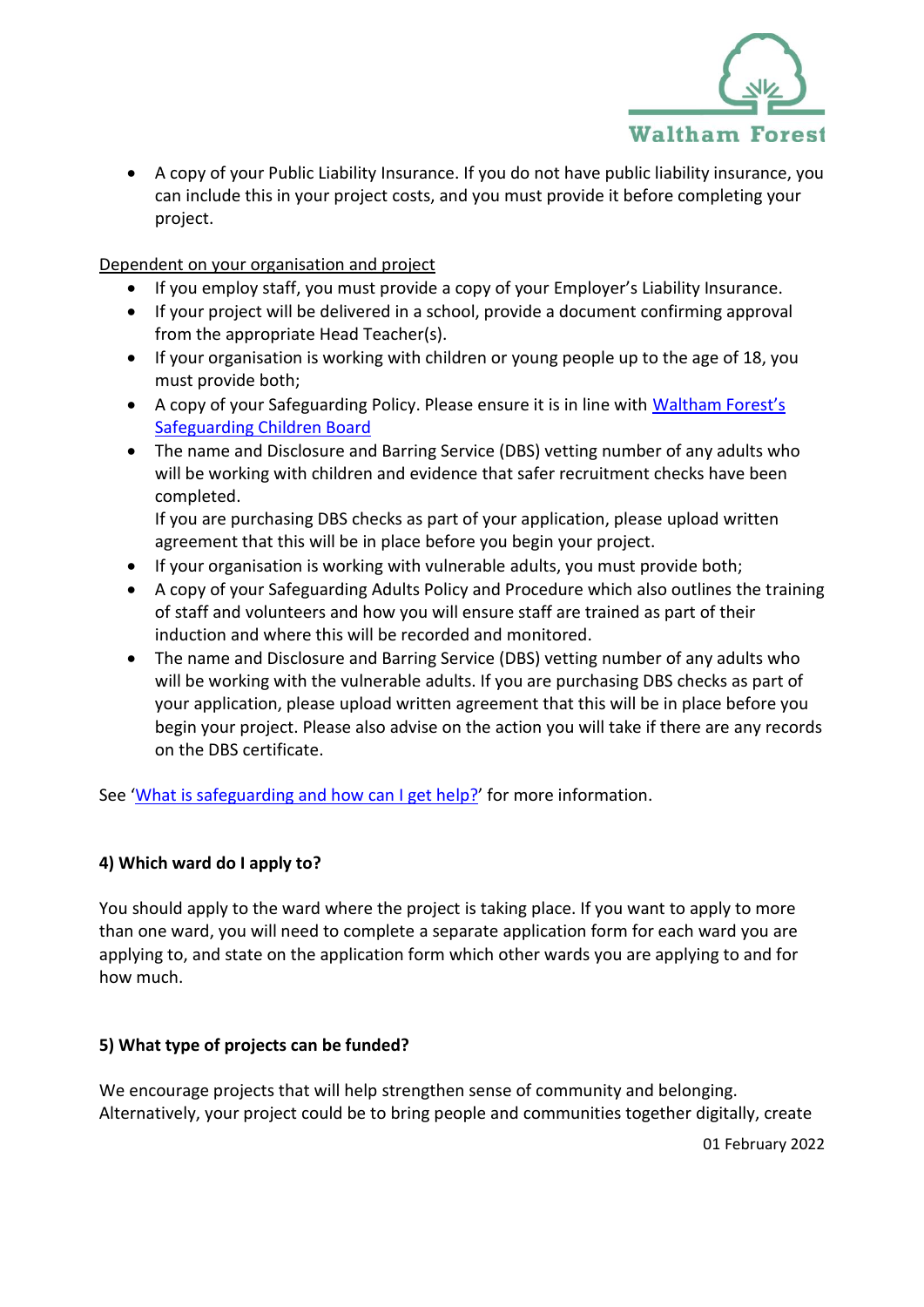

opportunities for residents to learn something new or reduce social isolation in your neighbourhood. You are encouraged to speak to your local ward councillor before submitting your application.

Previous projects include:

- Health and well-being awareness
- Setting up and strengthening community groups and networks
- Learning opportunities
- Arts, culture and heritage celebrations

# <span id="page-4-0"></span>**6) What type of projects or costs cannot be funded?**

- Community Ward Funding unfortunately cannot support individuals, families or businesses facing hardships. The Council has launched several schemes to support individuals during the current outbreak, please see further details below.
- Community Ward Funding cannot be used to fund political or religious events. The funds cannot be used to cover the cost of items such as alcohol, cigarettes or used towards profit-making activities and gambling such as raffles. See [acceptable proofs of expenditure](#page-7-1) for more information.
- You cannot apply for funds to cover projects that have already happened or for items that have already been bought. Only costs outlined in your application will be reimbursed, providing receipts or invoices have been submitted. Please contact the team if you are unsure cwfsupport@walthamforest.gov.uk.

## <span id="page-4-1"></span>**7) What do you mean by outcomes?**

An outcome is a result you expect your project to achieve. Your project is likely to have more than one outcome, here are some examples:

- An outcome of a telephone befriending scheme may be that 'elderly people feel less lonely in the community'.
- An outcome of an English conversation class may be that 'participants feel more confident speaking English to others.'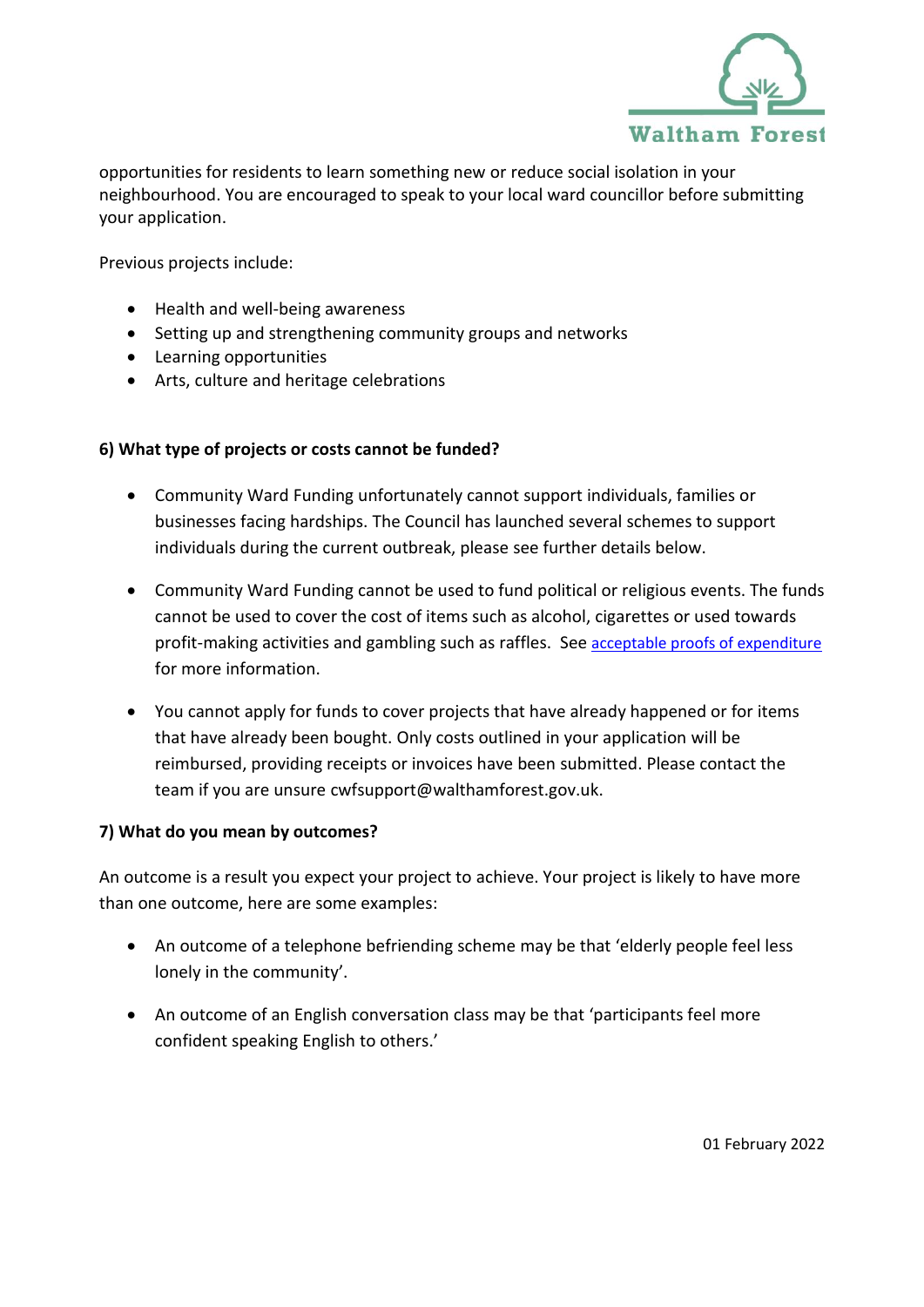

You can also include any specific targets for your project in your application. For example, when setting up a sports club your target may be 'to engage 30 local young people between the ages 14-20.'

Having clear outcomes will also help you plan your project. When you have finished your project, consider if you met your outcomes. For example, what was the feedback from participants? Did you reach the number of people you hoped to reach? Have you seen any lasting change in your area?

# <span id="page-5-0"></span>**8) Can I reapply for funding for the same or similar project?**

As councillors have limited funds it is likely that they will look to fund different projects each year. Community Ward Funding is not intended to be a regular source of funding for community projects. If you wish to repeat your project, you should consider how you can make your project sustainable and explore alternative sources of funding.

- My [Funding Central](https://www.myfundingcentral.co.uk/) is an online database for charities and community groups. It is free to use if your group's annual income is less than £30,000 a year.
- [SpaceHive](https://www.spacehive.com/) is a crowdfunding platform which supports local initiatives.
- [Fellowship Funding](https://wfculture.co.uk/fellowshipfunding) grant program supports community engaged culture projects on a local level

# <span id="page-5-1"></span>**9) Digital support for applications**

<span id="page-5-2"></span>If you don't have access to a computer or would like support using a computer to make your application, please contact [CWFSupport@walthamforest.gov.uk](mailto:CWFSupport@walthamforest.gov.uk) who can arrange for digital support to be given over the telephone.

# **10) What is safeguarding and how can I get help?**

If you are working directly with people, all individuals within your organisation should be able to recognise the different types of abuse, identify the signs and where to go for help. Even if you are not part of a formal organisation, it is your responsibility to ensure you have undertaken relevant safeguarding training.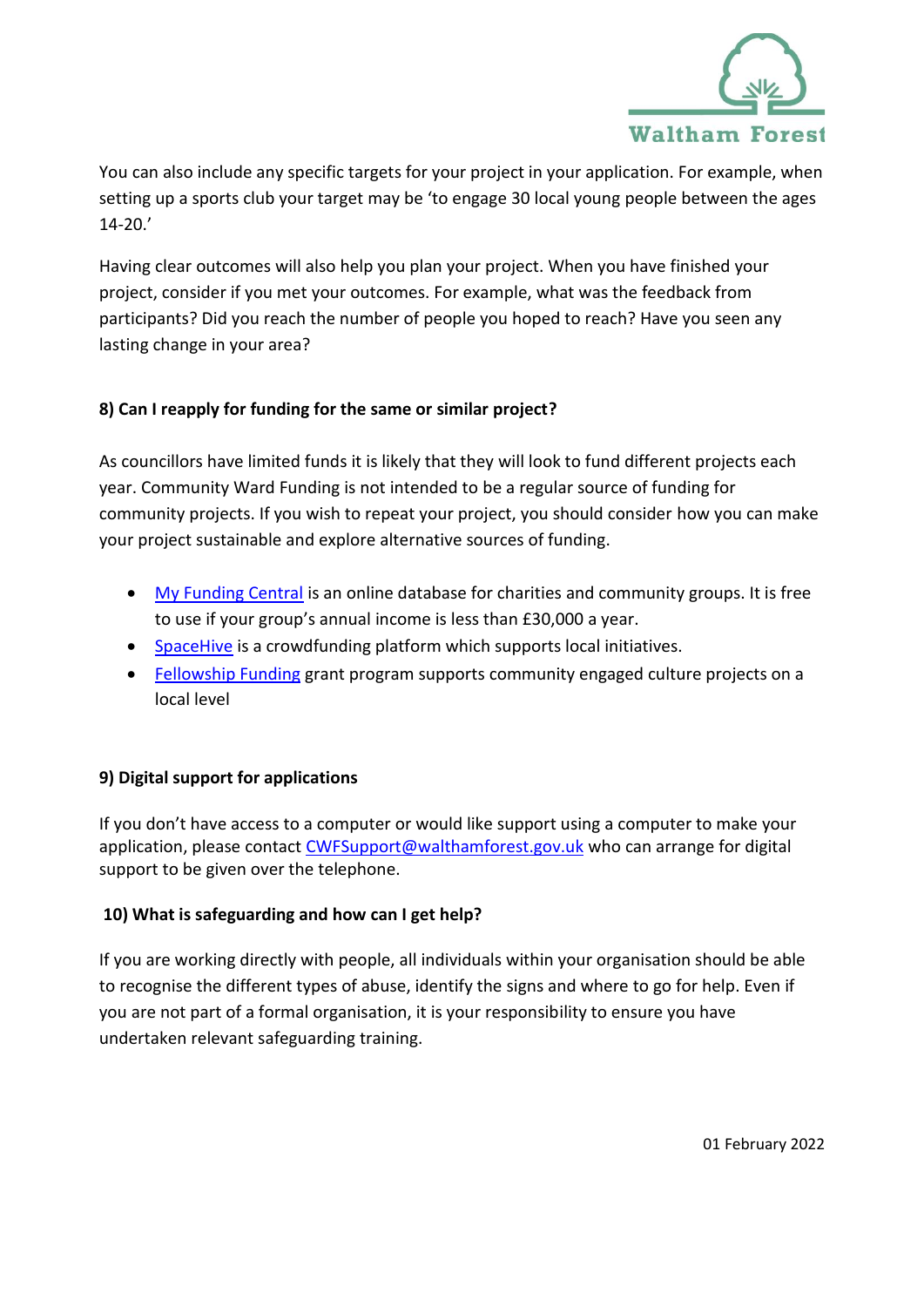

If you are concerned that an adult with care and support needs is being abused or neglected or is self-neglecting, please contact the London Borough of Waltham Forest immediately on **020 8496 3000 or follow this link to complete** [an online referral form](https://www.walthamforest.gov.uk/sites/default/files/2021-11/LBWF%20MASH%20Referral%20form.doc)

For further guidance regarding Safeguarding Policy and Procedure and DBS checks, visit [the](https://www.walthamforest.gov.uk/families-young-people-and-children/child-protection/multi-agency-safeguarding-hub-mash)  [Community Waltham Forest safeguarding](https://www.walthamforest.gov.uk/families-young-people-and-children/child-protection/multi-agency-safeguarding-hub-mash) webpage.

For further guidance on Safeguarding Adults, visit the London Borough of Waltham Forest [Safeguarding Adults](https://www.walthamforest.gov.uk/adult-social-care/protecting-vulnerable-adults/safeguarding-adults-board-sab) webpage.

# **What happens next?**

# <span id="page-6-0"></span>**11) How are funding decisions made?**

As applications are received, ward councillors will be able to make funding decisions on a rolling basis if they choose to, in addition to a three-week decision period once the portal closes to decide which projects are to receive funding and the amount to award.

Councillors are responsible for making funding decisions based on the needs of their ward for the benefit of local residents. Councillors have the flexibility to make local arrangements for their ward to set limits on how much funding can be allocated to each application.

# <span id="page-6-1"></span>**12) What happens if my application is successful?**

You will need to log into your application account to accept the offer and agree to the terms and conditions by the end of August 2022. By accepting the offer, you are agreeing to submit all proof of project expenditure via your online account.

If you do not accept the offer by the deadline stated your grant will be withdrawn.

Please note that you may not be awarded the full amount that you requested. If you are unable to deliver the project with the awarded amount, you can decline the offer. Se[e returning](#page-9-1)  [funding](#page-9-1) for more information.

You will only be reimbursed up to the value your project was awarded.

A list of the successful project names and amount awarded will be uploaded to the community ward funding page.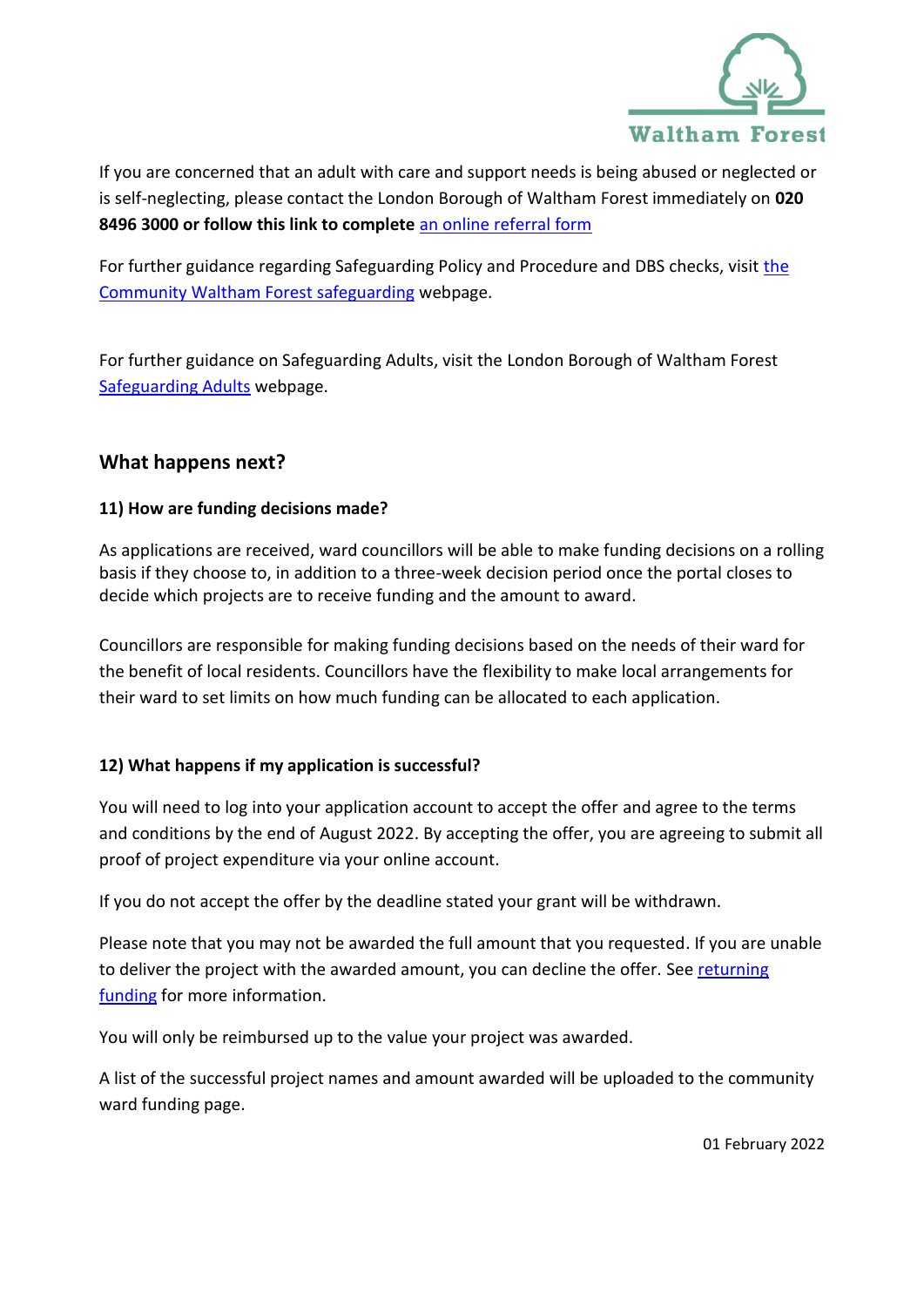

## <span id="page-7-0"></span>**13) What is the payment plan?**

## Payment plan for projects of £500 or less

If your project is successful, we will pay 75% of the total value of the project upfront. You will be expected to complete a mid-point evaluation form through your account and include any receipts for items purchased so far. The remainder of the funds will be released upon submission of the final receipts/invoices and including photographic or video evidence. You will only be reimbursed for the value of the receipts and not more than the awarded grant.

# Payment plan for constituted group led project for £501 or more

If your application is for £501 or more, we will make an initial payment of 50% to your constituted group's bank account. You will be expected to complete a mid-point evaluation form through your account and include any receipts for items purchased so far. The remaining amount will be repaid to you once you have submitted sufficient evidence that your project took place. This means completing an evaluation form, submitting final receipts/invoices and including photographic or video evidence. You will only be reimbursed for the value of the receipts and not more than the awarded grant.

Under exceptional circumstances, a further interim payment can be paid where this can be demonstrated as essential to the delivery of the project. This is subject to the approval of your ward councillors and you must have completed a mid-point evaluation for their consideration.

All projects must be completed, and documentation submitted within 3 months of the declared project end date. Projects completed after 31<sup>st</sup> March 2023 will not be reimbursed.

# <span id="page-7-1"></span>**14) Acceptable proofs of Expenditure**

Receipts must be clear, legible and you must highlight the items purchased for your project.

Invoices must have the following

- a unique identification number
- the company name, address and contact information
- the company name and address of the customer you're invoicing
- a clear description of what is being charging for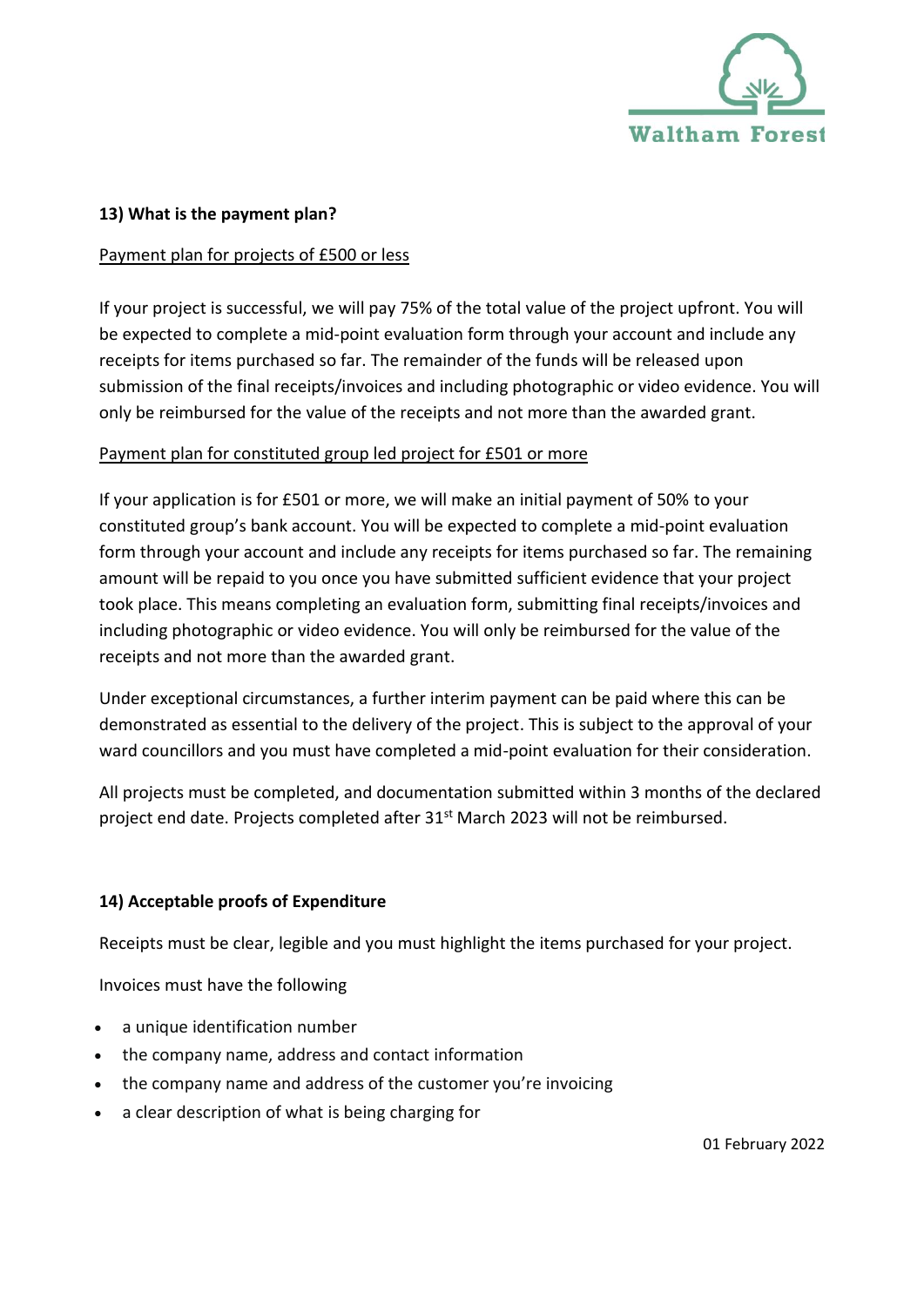

- the date the goods or service were provided (supply date)
- the date of the invoice
- the amount(s) being charged
- VAT amount if applicable
- the total amount owed
- must be on a template

## **What is not acceptable?**

- Handwritten receipts/invoices
- Receipts for items paid in cash
- Receipts for cash prizes offered at your event/project
- Invoices to pay yourself for work undertaken
- We will not reimburse for alcohol purchased, petrol, taxis or anything not declared on the application form.
- Existing/ongoing rental costs/overheads

# <span id="page-8-0"></span>**15) What happens if my application is not successful?**

We anticipate a high volume of applications, unfortunately not all applications will be successful, and some successful applications may be allocated less money than they are applying for. Unsuccessful applicants can reapply in later funding rounds. Your ward councillors will provide written feedback on the reason for an unsuccessful application. There will be a second funding round in Autumn 2022, se[e](#page-9-0) [Will there be a second funding round?](#page-9-0) for more details.

## <span id="page-8-1"></span>**16) Promoting your project and sharing its success**

If you project is successful, you can request a copy of the Council's logo to be used on publicity or communication materials. Please ensure that the logo is visible on all printed, web and any other media material together with enough text acknowledging the support of Community Ward Funding. A draft of your publicity or communication material must be sent to the community ward funding mailbox [CWFSupport@walthamforest.gov.uk](mailto:cwfsupport@walthamforest.gov.uk) for review and should not be circulated until approval is provided.